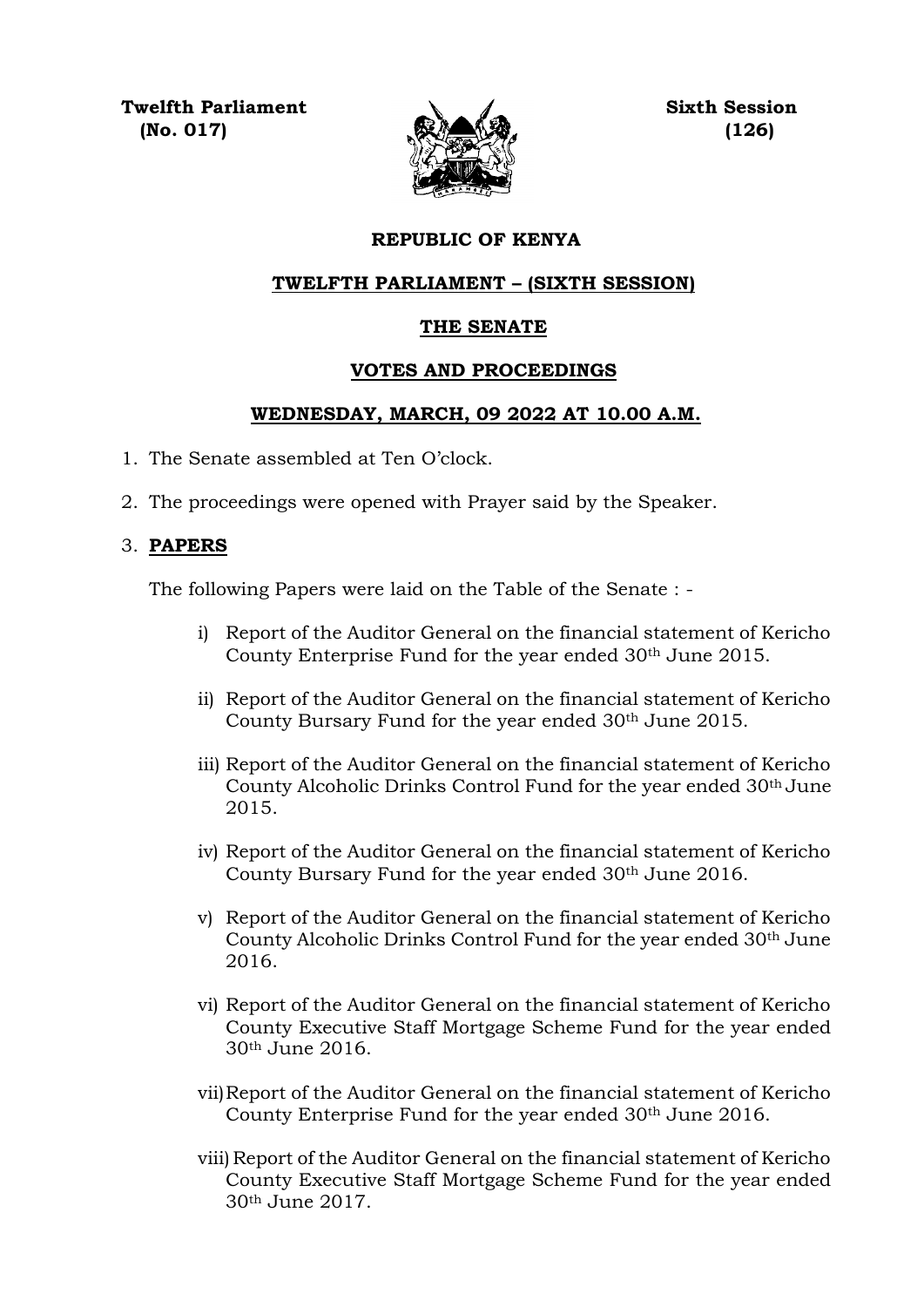- ix) Report of the Auditor General on the financial statement of Kericho County Bursary Fund for the year ended 30th June 2017.
- x) Report of the Auditor General on the financial statement of Kericho County Alcoholic Drinks Control Fund for the year ended 30th June 2017.
- xi) Report of the Auditor General on the financial statement of Kericho County Enterprise Fund for the year ended 30th June 2017.
- xii)Report of the Auditor General on the financial statement of Kericho County Executive Staff Mortgage Scheme Fund for the year ended 30th June 2018.
- xiii)Report of the Auditor General on the financial statement of Kericho County Bursary Fund for the year ended 30th June 2018.
- xiv) Report of the Auditor General on the financial statement of Kericho County Alcoholic Drinks Control Fund for the year ended 30th June 2018.
- xv)Report of the Auditor General on the financial statement of Kericho County Enterprise Fund for the year ended 30<sup>th</sup> June 2018.
- xvi) Report of the Auditor General on the financial statement of Kericho County Bursary Fund for the year ended 30th June 2019.
- xvii) Report of the Auditor General on the financial statement of Kericho County Enterprise Fund for the year ended 30<sup>th</sup> June 2019.
- xviii) Report of the Auditor General on the financial statement of Kericho County Alcoholic Drinks Control Fund for the year ended 30th June 2019.
- xix) Report of the Auditor General on the financial statement of County Assembly of Nyeri Car Loan and Mortgage (Members') Scheme Fund for the year ended 30th June 2020.
- xx) Report of the Auditor General on the financial statement of Nyeri County Executive Car Loan and Mortgage Fund for the year ended 30th June 2020.
- xxi) Report of the Auditor General on the financial statement of Nyeri Water and Sanitation Company Limited for the year ended 30th June 2020.
- xxii)Report of the Auditor General on the financial statement of Kiambu County Assembly Car Loan and Mortgage Scheme Fund for the year ended 30th June 2020.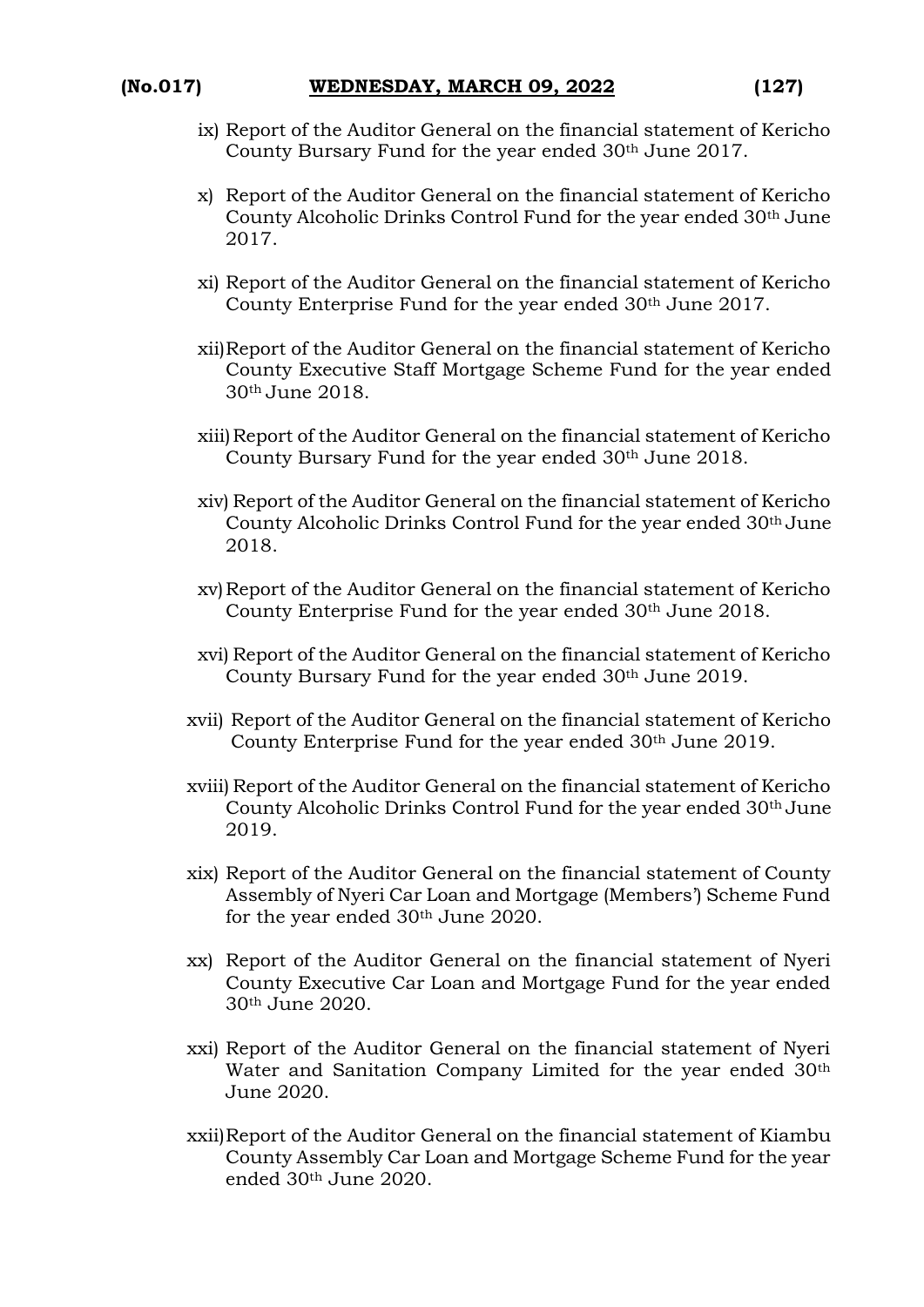- xxiii) Report of the Auditor General on the financial statement of Kiambu County Education Bursary Fund for the year ended 30th June 2020.
- xxiv) Report of the Auditor General on the financial statement of Uasin Gishu County Assembly Mortgage and Car Loan Scheme Fund for the year ended 30th June 2020.
- xxv)Report of the Auditor General on the financial statement of Uasin Gishu County Executive Mortgage and Car Loans Scheme Fund for the year ended 30<sup>th</sup> June 2020.
- xxvi) Report of the Auditor General on the financial statement of Kisumu County Assembly Car and Mortgage Scheme Fund for the year ended 30th June 2018.
- xxvii)Report of the Auditor General on the financial statement of Kisumu County Assembly Car and Mortgage Scheme Fund for the year ended 30th June 2019.
- xxviii) Report of the Auditor General on the financial statement of Olekejuado Water and Sewerage Company Limited for the year ended 30th June 2020.
	- xxix) Report of the Auditor General on the financial statement of Laikipia County Assembly Members' Car Loan and Mortgage Fund for the year ended 30th June 2020.

*(Sen. George Khaniri, MP on behalf of the Senate Majority Leader)*

#### 4. **STATEMENTS**

#### **a) Pursuant to Standing Order 47(1)**

Nominated Senator (Sen. Falhada Dekow Iman, MP) to make a Statement regarding the rampant but underreported cases of minors suffering in the hands of domestic workers/ house helps.

Statement dropped in the absence of the Senator pursuant to Standing Order 59 (3).

## **b) Pursuant to Standing Order 48 (1)**

(i) The Senator for Nandi County (Sen. Cherarkey Samson Kiprotich, MP) to seek a Statement from the Standing Committee on Agriculture, Livestock and Fisheries regarding the proposed introduction of automated tea plucking machines to farmers in Kenya.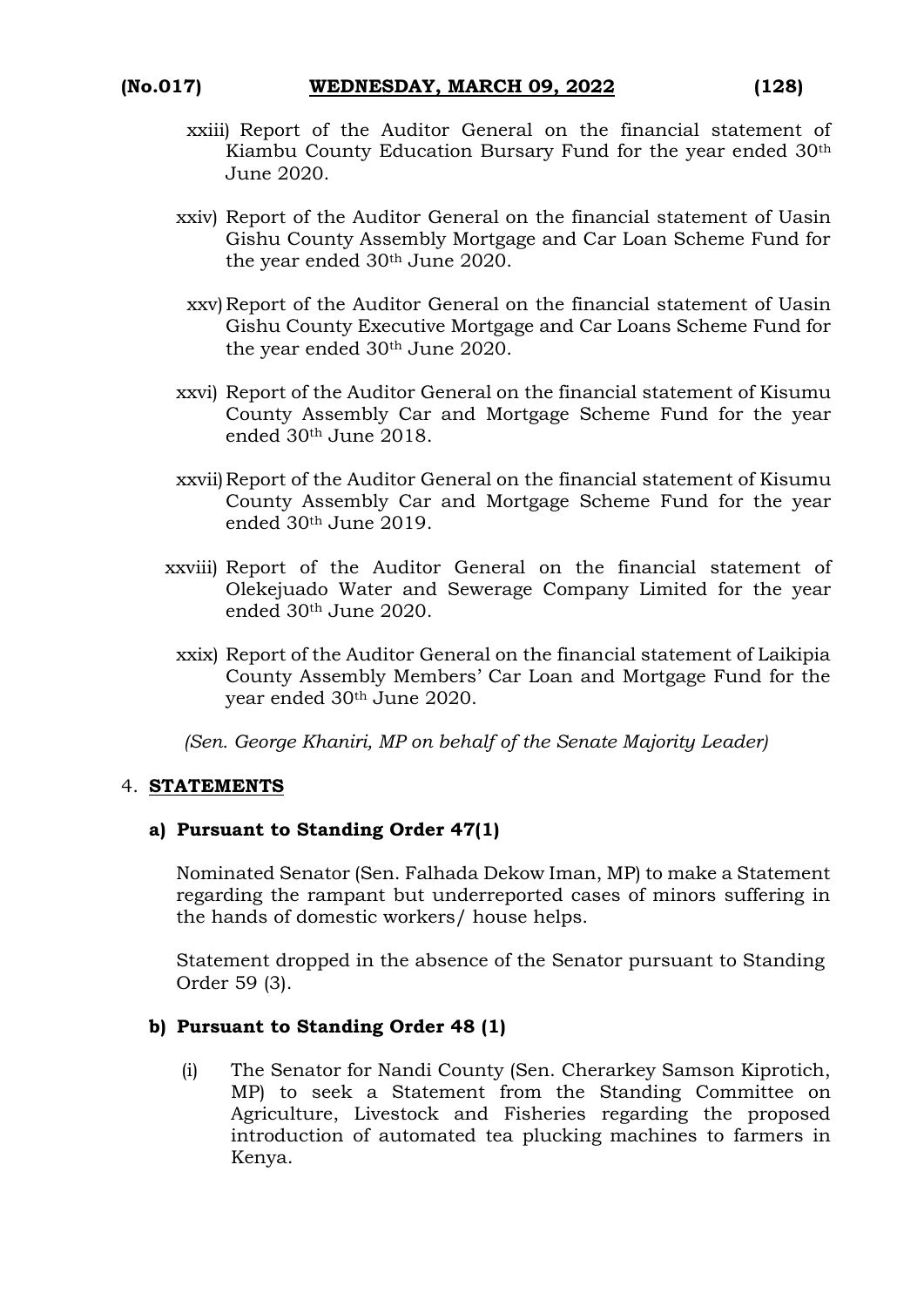# **(No.017) WEDNESDAY, MARCH 09, 2022 (129)**

Statement dropped in the absence of the Senator pursuant to Standing Order 59(3)

(ii) Nominated Senator (Sen. (Dr.) Isaac M. Mwaura, MP) to seek a Statement from the Standing Committee on Energy regarding the circumstances surrounding the death of Mr. Felix Odhiambo, a resident of Githurai Estate, who died from electrocution.

Statements dropped in the absence of the Senator pursuant to Standing Order 59 (3).

#### 5. **THE LANDLORD AND TENANT BILL (NATIONAL ASSEMBLY BILLS NO. 3 OF 2021)**

(The Senate Majority Leader)

*(Second Reading)*

#### *(Resumption of debate interrupted on Wednesday, 23rd February, 2022- Morning Sitting)*

*(Division)*

Order read;

Order deferred.

#### 6. **COMMITTEE OF THE WHOLE**

#### **THE INTERGOVERNMENTAL RELATIONS (AMENDMENT) BILL (SENATE BILLS NO. 37 OF 2021)**

(The Chairperson, Standing Committee on Devolution and Intergovernmental Relations)

#### *(Resumption of debate interrupted on Wednesday, 22ndDecember, 2021 – Morning Sitting)*

*(Division)*

Order deferred.

#### 7. **COMMITTEE OF THE WHOLE THE LAW OF SUCCESSION (AMENDMENT) BILL, (SENATE BILLS NO. 15 OF 2021)**

(Sen. Abshiro Halake, MP)

*(Resumption of debate interrupted on Wednesday, 2nd March, 2022 – Morning Sitting)* 

*(Division)*

Order deferred.

#### 8. **COMMITTEE OF THE WHOLE**

#### **THE PRESERVATION OF HUMAN DIGNITY AND ENFORCEMENT OF ECONOMIC AND SOCIAL RIGHTS BILL (SENATE BILLS NO. 21 OF 2021)**

(Sen. Abshiro Halake, MP)

*(Resumption of debate interrupted on Wednesday, 2nd March, 2022 – Morning Sitting)*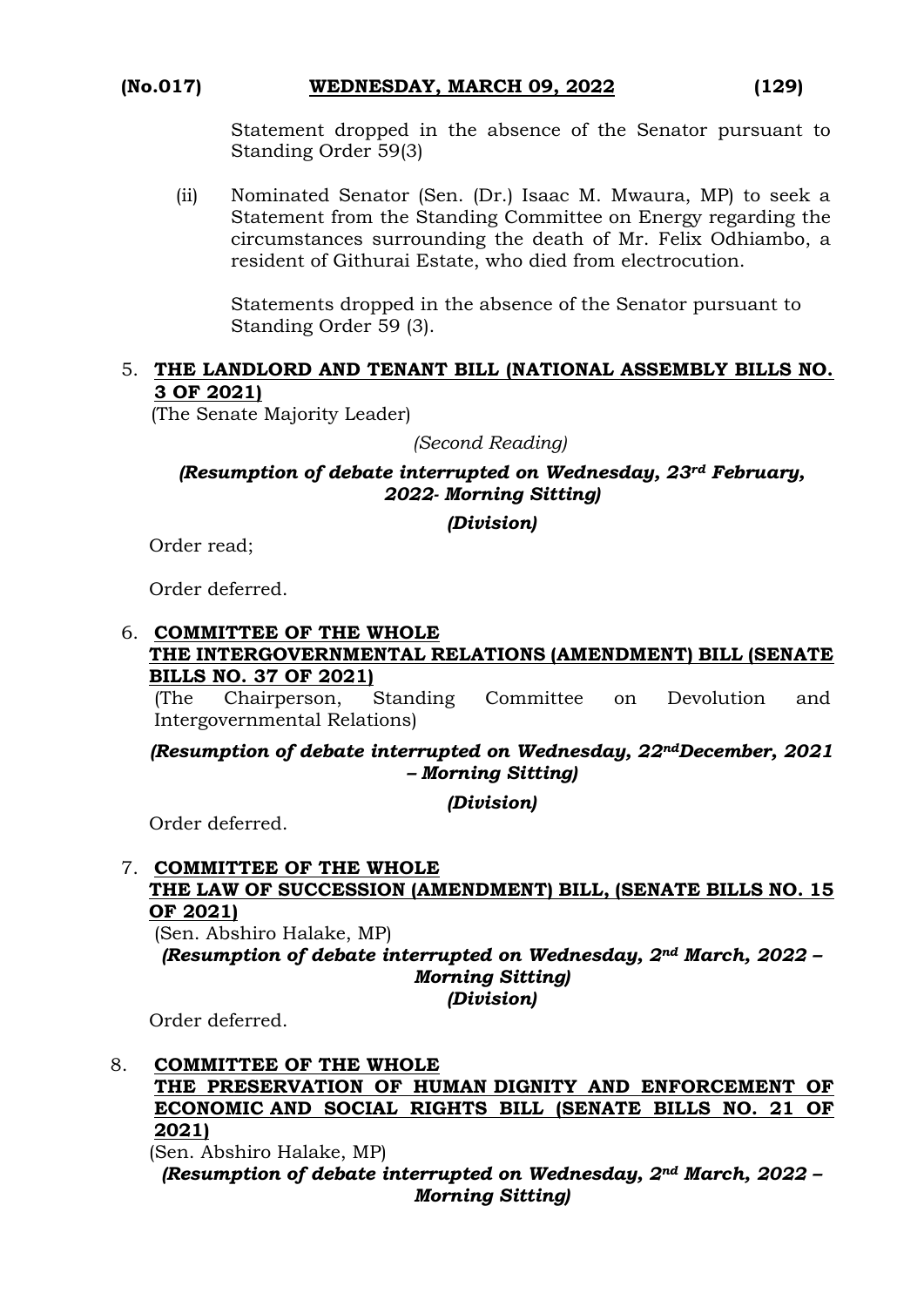#### *(Division)*

Order deferred.

#### 9. **MOTION - ADOPTION OF REPORTS OF THE SESSIONAL COMMITTEE ON COUNTY PUBLIC ACCOUNTS AND INVESTMENTS ON CONSIDERATION OF THE REPORTS BY THE AUDITOR GENERAL ON THE FINANCIAL STATEMENTS OF VARIOUS COUNTY EXECUTIVES FOR FINANCIAL YEARS 2018/2019**

(Chairperson, Sessional Committee on County Public Accounts and Investments)

 **THAT,** the Senate adopts the Report of the Sessional Committee on County Public Accounts and Investments on consideration of the Reports by the Auditor General on the Financial Statements of the following County Executives for the Financial Year 2018/2019- Embu; Homa-Bay; Kericho; Kilifi; Kirinyaga; Kisii; Kwale; Machakos; Mombasa; Nandi; Baringo; Bomet; Garissa; Kajiado; and West Pokot as contained in Volume 1 of the Report and the following County Executives- Isiolo; Kakamega; Kisumu; Laikipia; Mandera; Marsabit; Nakuru; Narok; Nyandarua; Samburu; Taita Taveta; Trans-Nzoia; Uasin- Gishu; Vihiga; and Wajir, as contained in Volume 2 of the Report , Laid on the Table of the Senate on Thursday 2nd December, 2021.

#### *(Resumption of debate interrupted on Tuesday, 8th March, 2022) (Division)*

Order deferred.

# 10. **COMMITTEE OF THE WHOLE THE ELECTIONS (AMENDMENT) (NO. 3) BILL (SENATE BILLS NO. 48 OF 2021)**

(Sen. (Eng.) Ephraim Maina, MP)

Order deferred.

# 11. **COMMITTEE OF THE WHOLE THE COUNTY RESOURCE DEVELOPMENT BILL (SENATE BILLS NO. 45 OF 2021)**

(Sen. Rose Nyamunga, MP)

Order deferred.

### 12. **COMMITTEE OF THE WHOLE THE SPECIAL NEEDS EDUCATION BILL (SENATE BILLS NO. 44 OF 2021)**

(Sen. (Dr.) Getrude Musuruve and Sen. (Prof.) Margaret Kamar, MP)

Order deferred.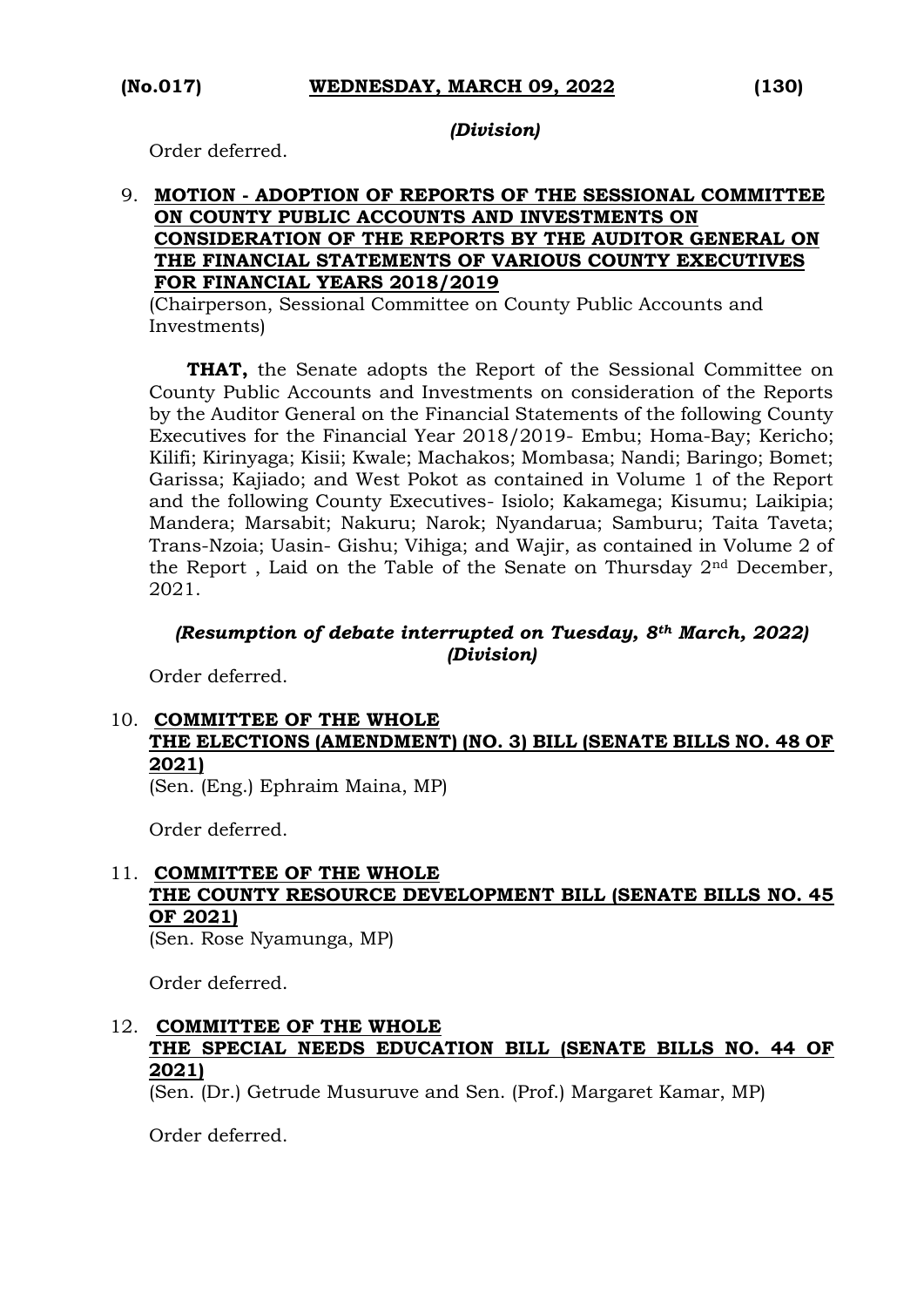### **(No.017) WEDNESDAY, MARCH 09, 2022 (131)**

# 13. **COMMITTEE OF THE WHOLE THE IRRIGATION (AMENDMENT) BILL (NATIONAL ASSEMBLY BILLS NO. 12 OF 2021)**

(The Senate Majority Leader)

Order deferred.

#### 14. **COMMITTEE OF THE WHOLE THE COMMUNITY GROUPS REGISTRATION BILL (NATIONAL ASSEMBLY BILLS NO. 20 OF 2021)**

(The Senate Majority Leader)

Order deferred.

# 15. **THE ELECTION CAMPAIGN FINANCING (AMENDMENT) BILL (SENATE BILLS NO. 51 OF 2021)**

(Sen. Ledama Olekina, MP)

*(Second Reading)*

Order deferred.

# 16. **THE ELECTIONS (AMENDMENT) (NO.2) BILL (SENATE BILLS NO. 43 OF 2021)**

(Sen. Ledama Olekina, MP)

*(Second Reading)*

Order deferred.

#### 17. **MOTION - FAST TRACKING CULTURAL DEVELOPMENTS IN COUNTIES**  (Sen. (Arch.) Sylvia Kasanga, MP)

**THAT, WHEREAS** Kenya is a multi-ethnic and multi-racial country with rich and diverse cultural resources such as traditional medicine and foods, arts, craft, music, dances, dress among others;

**AWARE THAT,** the Constitution, in its preamble acknowledges the cultural diversity of the Kenyan people who are determined to live in peace and unity as one indivisible sovereign nation whilst, Article 11 of the Kenyan Constitution recognizes culture as the foundation of the nation;

**NOTING** that, while the Department of Culture under the Ministry of Sports, Culture and Heritage has been playing some of the key roles in promotion of cultural integration, formulation of policies and standards that will guide the development of culture, little information has been available to the Kenyan public;

**ACKNOWLEDGING ,** that culture performs a significant role in the life of a child, the cultural background in which a child is brought up affects the totality of his or her life's activities;